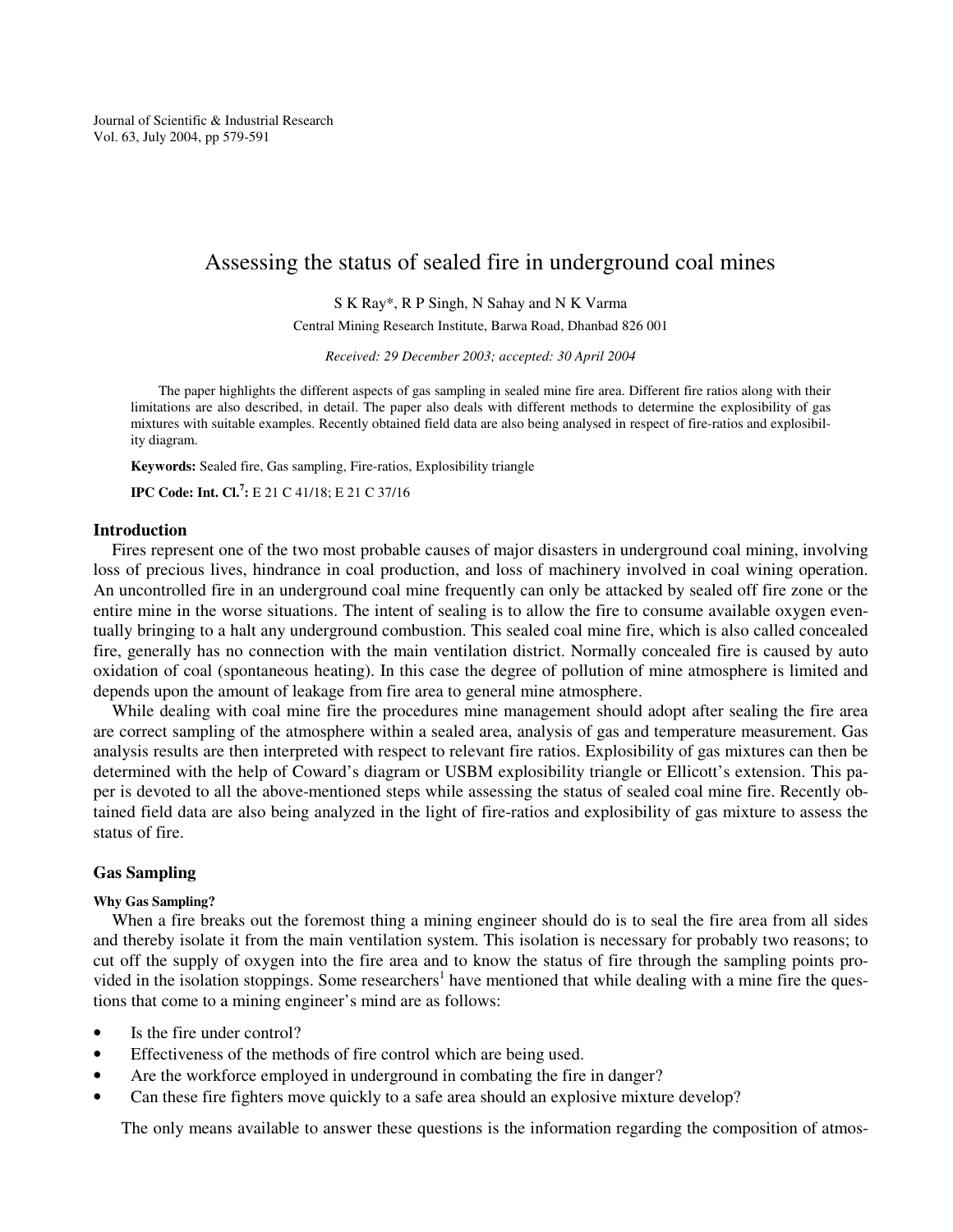phere in the fire area. This calls for proper sampling of air within the sealed area.

#### **Procedure to be Followed**

In order to obtain uniform results, various sampling procedures must be adopted. These are listed below.

- (i) Samples should be taken as frequent as possible. Comparisons of results should be made with the same sampling points.
- (ii) In order to judge the intensity of heating number of sampling points should be as much as possible.
- (iii) It should be the usual practice of a mine to take gas samples at regular intervals immediately after sealing until such results show that the situation is no longer dangerous. After that follow up samples are usually taken at less frequent intervals until no longer required.
- (iv) Samples drawn through the tube or pipe should contain the atmosphere that one requires to be sampled. Samples collected in sampling bag should always be ringed or should be made air free by suction pump before taking sample on it.
- (v) The pressure difference across each stopping should be measured before taking samples. Wherever possible, arrangements for pressure measurement should be kept ready.
- (vi) While sampling it should be ensured that no water is being injected into the fire area because this water injection may produce water gas leading to erroneous results in the gas analysis.
- (vii) If a seal is in a dipping road any possible leakage through it causes fresh air running inbye along the floor. In this it is advisable to erect sampling pipes at three levels.

Provisions are made for continual samples from a fixed sample point where there is high incidence of heating. It has been reported that in South Africa Mobile Gas Analysis Laboratory (MOGAL) have been utilized many a times to tackle heating in mines. Continual samples are being sent to the MOGAL via tube bundle system. The laboratory has many advantages viz. Gas analysis results obtained almost immediately, cost saving and accuracy<sup>2</sup>.

### **Determination of Optimal Gas Sampling Time and Location**

Air moves in and out of sealed off areas with change in barometric pressure which is called breathing effect of stopping. Fan pressure may cause unidirectional leakage through sealed off areas. These two factors may have profound influence on results of gas samples taken from such areas. To study these factors pressure differential across seal should be measured at least for 12 h (if possible for 24 h) to find out the pressure behaviour of isolation stopping. Simultaneously the surface and underground barometric pressure is measured round the clock. It has been experienced that this optimal sampling time occurs just before the pressure differential across the seal changes from positive to negative and this prevails when the surface barometric pressure and hence the underground barometric pressure reaches a minimum point on its quasi-sinusoidal trough and starts rising<sup>3-5</sup>. Figure 1 indicates optimal sampling period. Figure 2



Fig. 1—Determination of sampling time from pressure graphs (after Fauconnier & Beukes<sup>4</sup>)



Fig. 2—Stopping pressure and barometric pressure with time in a mine of BCCL (after Sahay *et al*. 5 )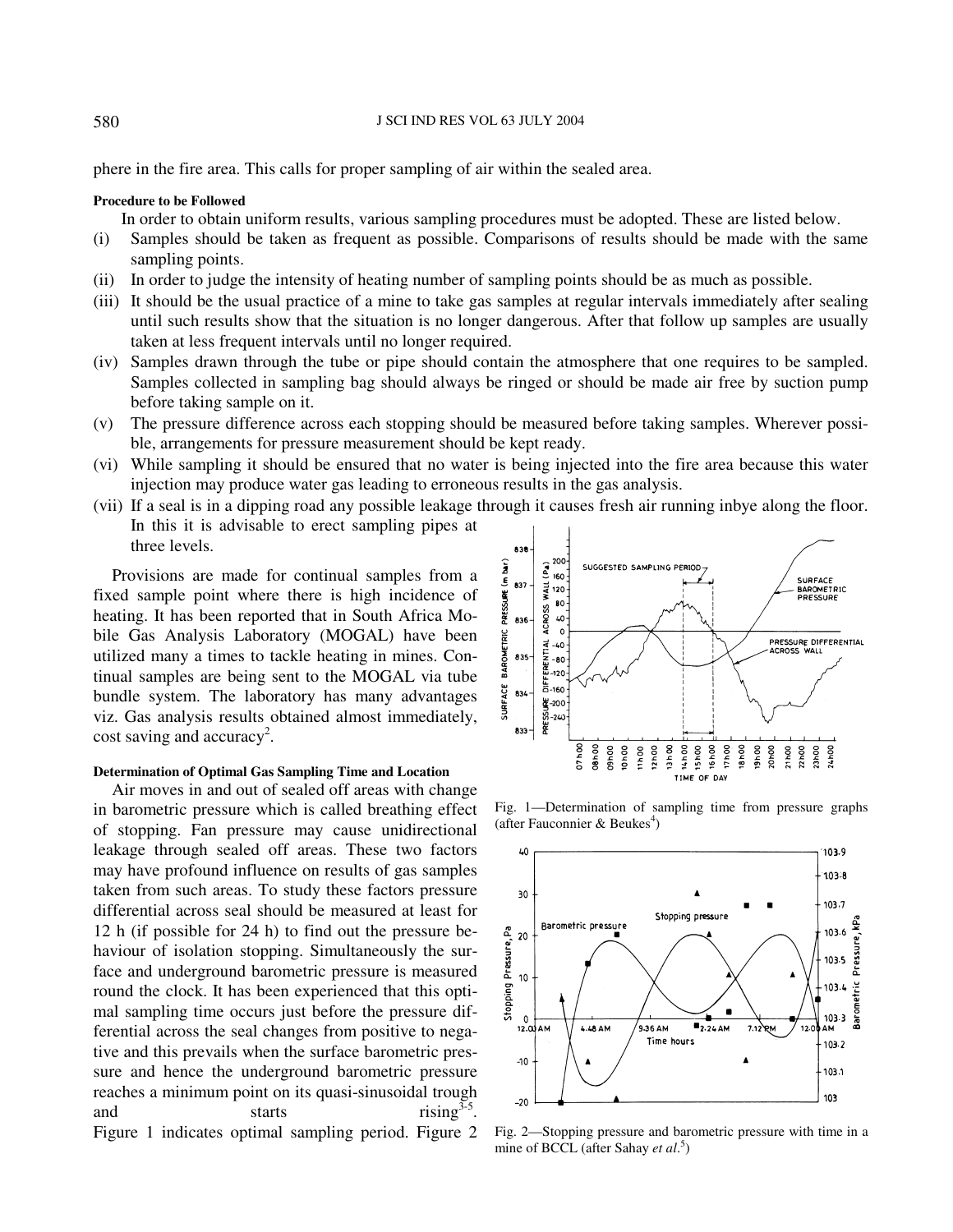shows the stopping pressure behaviour with barometric pressure measured round the clock in a mine of Bharat Coking Coal Ltd. (BCCL).

#### **Method of Gas Sampling as Practiced in India**

Gas samples are taken through sampling pipes, meant for the purpose, that are inserted into the isolation stopping. Pipes made of iron are generally of 1.5 in. internal diam and 3-5 ft length. The length of the pipe depends upon the width of the isolation stopping and should be such that drawing air through it represents the whole fire area. Mouth of the pipe should be closed with a threaded cap having a rod fixed on it.

Sampling is done by suction pump / Air pump so as to gets a true representative sample. It is advisable to draw samples from the fire area when stopping shows a positive pressure with respect to the gallery. Arrangements are being provided for Indian mines to measure the pressure of isolation stopping by keeping a U tube manometer attached to the sampling points. Suction pump always creates a suction pressure to make the isolation stopping in positive pressure while sampling. The effect of barometric pressure and fan pressure should be duly taken care of to achieve a actual gas sampling time.

### **Temperature Measurement**

Temperature in and around the seat of fire is an important parameter while dealing with sealed coal mine fire. Digital temperature recorder is extensively used in Indian coal mines. From the sampling points the temperature is measured at a distance of 15ft (5 m) inbye of isolation stopping. The temperature recorder is attached with a cable of 5m length and probe. The cable that is attached with the probe is being tied with 5mm diam steel rod of 3ft length. This rod is threaded at its both end. Likewise arrangements in five rods are there, each being threaded at both ends in such a way that one can be fitted with the other one. Thus, all the five rods are inserted in the sampling pipe and temperature at a distance of 5m can be known. It is worthwhile to mention here that one should always calibrate the temperature recorder before actual measurement takes place in the mine.

Temperature in sealed areas can also be measured utilizing different types of sensors available in the market or clinical type maximum thermometers. Infra-red thermometers (IR gun) are used to locate the hot spots accurately even from a distance. It has been experienced that one may miss the information on progress of heating in a mine, if the temperature-measuring device does not reach the hot zone, which is likely in the case of vast mine. The temperature measurement study is therefore to be always supplemented with gas survey studies of the fire environment.

## **Analysis of Sample Results**

Sample gas results are analyzed with the basis of Fire ratios or Explosibilty triangle or with both. **Fire Ratios** 

Interpretation of gas analysis results systematically calls for a powerful tool known as fire indices. Since the beginning of the twentieth century many ratios and composites of gas concentration have been suggested to assist in the interpretation of fire gases.

### **Graham's Ratio6,7**

This ratio is widely used in Indian mines as a criterion of the state of heating and fires in the early as well as later development stages. The production of CO in relation to the oxygen consumed by the oxidized material is a function of temperature and therefore indicates the average intensity character of a fire. This ratio, generally expressed as a percentage, represents the fraction of the oxygen absorbed as a result of heating or fire which appears as carbon monoxide.

As a thumb rule it can be taken that:

- 0.4 per cent or less indicates normal value.
- 0.5 per cent indicates necessity for a thorough check-up.
- 1 per cent indicates existence of heating.
- 2 per cent indicates serious heating approaches active fire.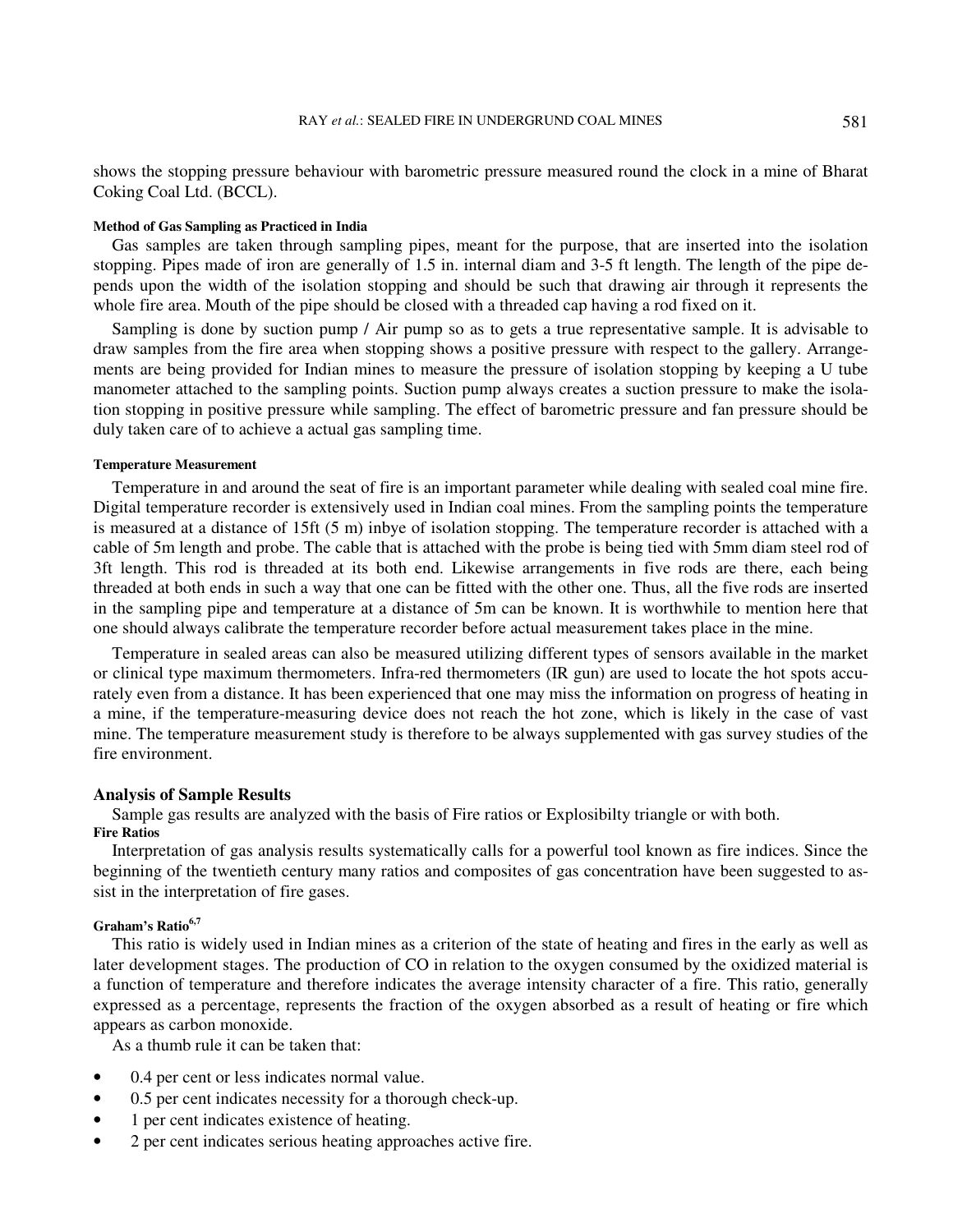• 3 per cent and above indicate active fire with certainty.

Values of Graham's ratio  $\geq 7$  may occur for blazing fire. With rise in intensity of the fire the ratio may even go up to as high as 10 per cent or more due to formation of water gas (CO and  $H_2$ ) or producer gas (CO and  $N_2$ ). This ratio has the significant advantage that it is almost independent of dilution by leakage of air as this effects both numerator and denominator equally.

This ratio possess the following disadvantages:

- The absence of CO is not a safe criterion that a fire has been extinguished but rather than active combustion has ceased.
- CO may be lost due to dilution, oxidation by wet coal or bacteria or it may not diffuse throughout the entire area.
- In some cases the CO produced by normal oxidation in goaves or wastes may not disappear at all or fall at a very slow rate.
- If the oxygen deficiency is less than  $0.3$  per cent.
- Finally, it will be affected by sources of carbon monoxide other than the fire, i.e. if the air supplied to the fire is not fresh. This can occur if the fire is fed, partially, by air that has migrated through old workings and contains blackdamp (deoxygenated air).

## **Young's Ratio**

Carbon dioxide produced as a percentage of oxygen absorbed is considered as Young's ratio or  $CO<sub>2</sub>/O<sub>2</sub>$  def. Ratio. As the fire progresses from smouldering to open flame, the burning of carbon monoxide will produce an increase in carbon dioxide. Hence, a simultaneous rise in  $[CO_2]/\Delta O_2$  and fall in  $[CO]/\Delta O_2$  indicates further development of the fire. However, as both ratios have the same denominator, the straightforward plot of carbon monoxide and carbon dioxide show the same trends. If the value of this ratio is below 25 it is considered to be indicative of superficial heating. If it is more than 50 it should be corroborated with other fire indices to rule out or confirm a high intensity fire<sup>7</sup>.

This ratio suffers from various limitations

- Its accuracy becomes suspect if very little oxygen has been consumed, i.e. the oxygen deficiency,  $\Delta O_2$  is less than 0.3 per cent.
- The concentration of carbon dioxide may have been influenced by adsorption, its solubility in water, strata emissions of the gas and other chemical reactions.

## **Willett's Ratio<sup>8</sup>**

Carbon dioxide produced divided by sum of blackdamp and combustible gases present is considered as Willett's ratio. This ratio is applicable to the specific situations where there is a higher than usual evolution of carbon monoxide by ongoing low temperature oxidation. This ratio can be used as a criterion of progress towards the extinction of fire behind the seals under circumstances where the Graham's index does not apply. It may be pointed out here that the absolute figures vary from seam to seam and even from district to district, thus it is only the trends that can be universally applied. Some researcher emphasized that the constancy of the Willett's ratio is not an indication that a fire is extinct but only that the fire activity has greatly decreased. He inferred that  $[CO]/[CO_2]$  ratio is more relevant in this regard<sup>8</sup>.

## **CO/CO2 Ratio7,9,10**

This ratio,  $[CO]/[CO_2]$  of products of combustion may be considered to attain an equilibrium in a particular combustion situation. Thus attempts have been made to understand the fire situation from this ratio. It indicates the completeness of the combustion or oxidation. If the value of this ratio is more than 2 per cent it indicates active fire in the adjacent zone. If the value of this ratio is equal to or more than 13 it indicates a blazing fire. This ratio has the significant advantage that it is unaffected by inflows of air, methane or injected nitrogen. It is, however, subject to variation in carbon monoxide and carbon dioxide that are not caused by fire. Limitations are chances of appearance of blackdamp and disappearance of  $CO<sub>2</sub>$  (dissolution in water, etc.) in mines. Generally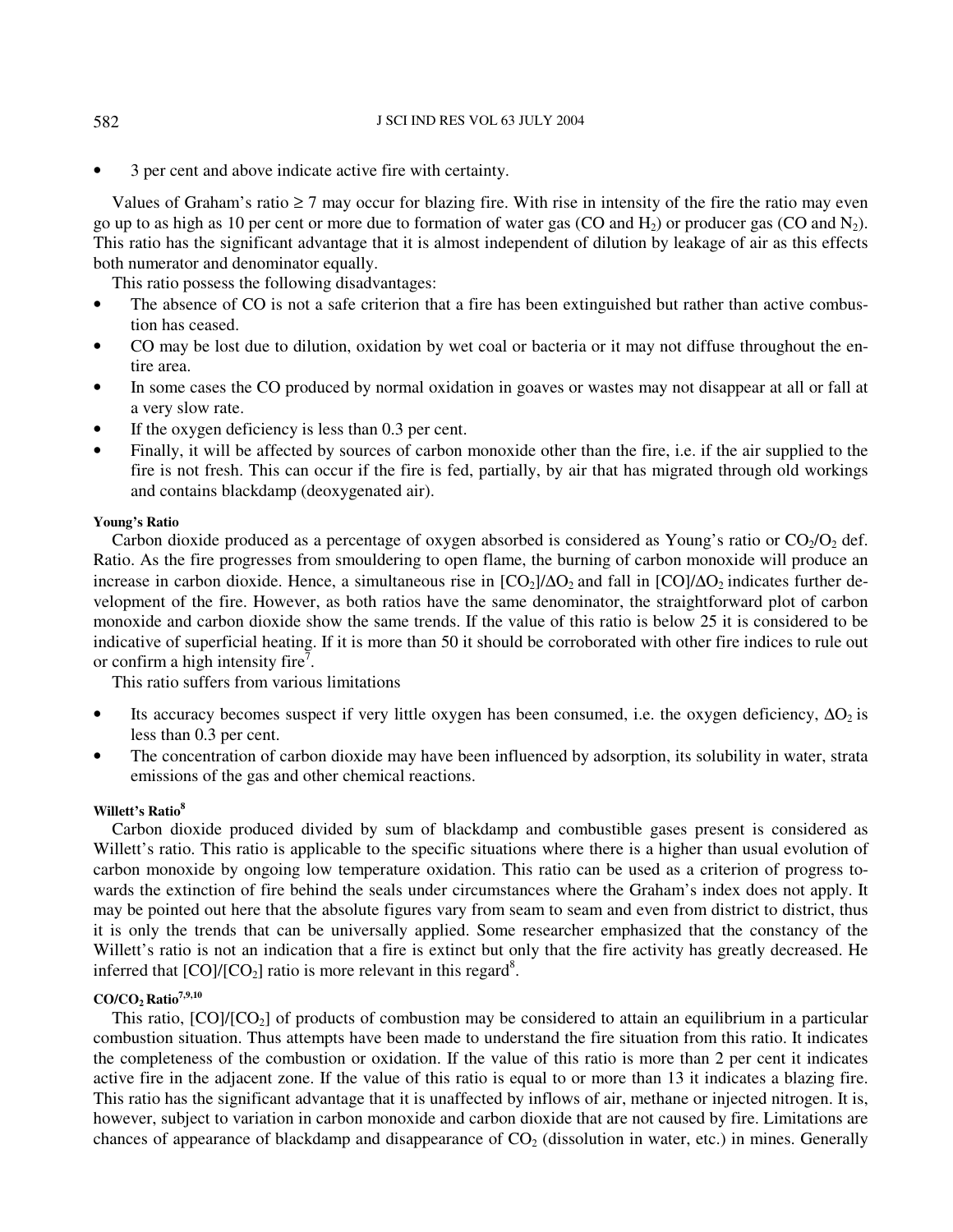| Table 1—Application of C/H ratio in assessment of fire (after Banerjee <sup>9</sup> , 1985) |                               |                                                                             |  |  |  |  |  |  |
|---------------------------------------------------------------------------------------------|-------------------------------|-----------------------------------------------------------------------------|--|--|--|--|--|--|
| C/H values, from analytical data of fire<br>areas                                           | Rate of oxygen<br>consumption | Nature of fire                                                              |  |  |  |  |  |  |
| High and very near to that of coal, <i>i.e.</i>                                             | Fast                          | Blazing and extensive burning of coal                                       |  |  |  |  |  |  |
| nearly 20                                                                                   | Slow                          | Blazing but localized burning of coal                                       |  |  |  |  |  |  |
| Appreciably higher than that of coal, <i>i.e.</i>                                           | Fast                          | Blazing and extensive fire associated with burning of props                 |  |  |  |  |  |  |
| more than 20                                                                                | Slow                          | Blazing fire associated with burning of props etc. but a local-<br>ized one |  |  |  |  |  |  |
| Appreciably lower than that of coal, <i>i.e.</i>                                            | Fast                          | Superficial fire but covering an extensive fire.                            |  |  |  |  |  |  |
| much below 10                                                                               | Slow                          | Superficial fire and a localized one                                        |  |  |  |  |  |  |

the  $[CO]/[CO_2]$  ratio is a more sensitive indicator than the  $[CO]/\Delta O_2$  ratio for determining the state of a coal mine fire, since the former is more sensitive to temperature. However the  $[CO]/\Delta O_2$  ratio is widely accepted for early detection of coal fire, largely because of the availability of CO field sensor as compare to  $CO<sub>2</sub>$  sensor.

#### **Jones and Trickett Ratio<sup>11</sup>**

This ratio  $\{[CO_2] + 0.75[CO] - 0.25[H_2]\}/\Delta O_2$  serves as an indicator of the type of fuel involved in any fire or explosion. Jones and Trickett developed this ratio for determining whether methane or coal dust has been involved in a mine explosion. Its value ranges between 0.4 to 0.5 if methane is involved; 0.5 to 1 for coal, oil or conveyor belt and 0.9 to 1.6 for timber. It is an indication of extinguishment or greatly reduced coal temperatures, if the value is less than 0.5.

## **C/H Ratio12,7,9**

Ghosh and Banerjee introduced C/H ratio to assess the intensity character of the fire, along with rate of oxygen consumption that indicates extensivity character of it.

Considering coal to be a fuel of the type  $C_xH_yO_z$  they showed the method of calculation to be as:

$$
\frac{3(CO_2 + CO + CH_4 + 2C_2H_4)}{(0.2648N_2 - O_2 - CO_2 - 0.5CO + 0.5H_2 + CH_4 + C_2H_4)}
$$

… (1)

C/H ratio up to a maximum of 3, indicate only superficial heating, values above 5 of active fire and from around 20 of a blazing fire. Based on C/H ratio and oxygen consumption rate they have given a method to determine the nature of fire in a sealed area (Table 1).

## **Litton Ratio13,14**

This ratio was designed to eliminate the potential for reignition of a mine fire when oxygen was reintro-

duced into the mine during reopening. Only four gases are required to measure to determine this ratio. They are oxygen, carbon monoxide, methane, and ethane. The atmosphere is divided into three parts: air, methane, ethane, and residual gas. Residual gas  $(R_g)$  is the volume per cent of gas within a sealed coal mine after air, methane and ethane have been eliminated from the sample.  $R<sub>g</sub>$  contains excess nitrogen (not part of air), Products of Combustion (POC) (CO,  $CO<sub>2</sub>$ , H<sub>2</sub> and hydrocarbons), along with products formed by chemical processes not related to combustion and is presented as:

$$
R_g = 100 - air - CH_4 - C_2H_6,
$$

where  $air = Alfa*O_2$  and  $Alfa = 100/20.946 = 4.774$ .

The CO concentration in parts per million of air within the residual gas is:

 $(CO)_{Rg} = [(CO)_S / R_g] \times 100,$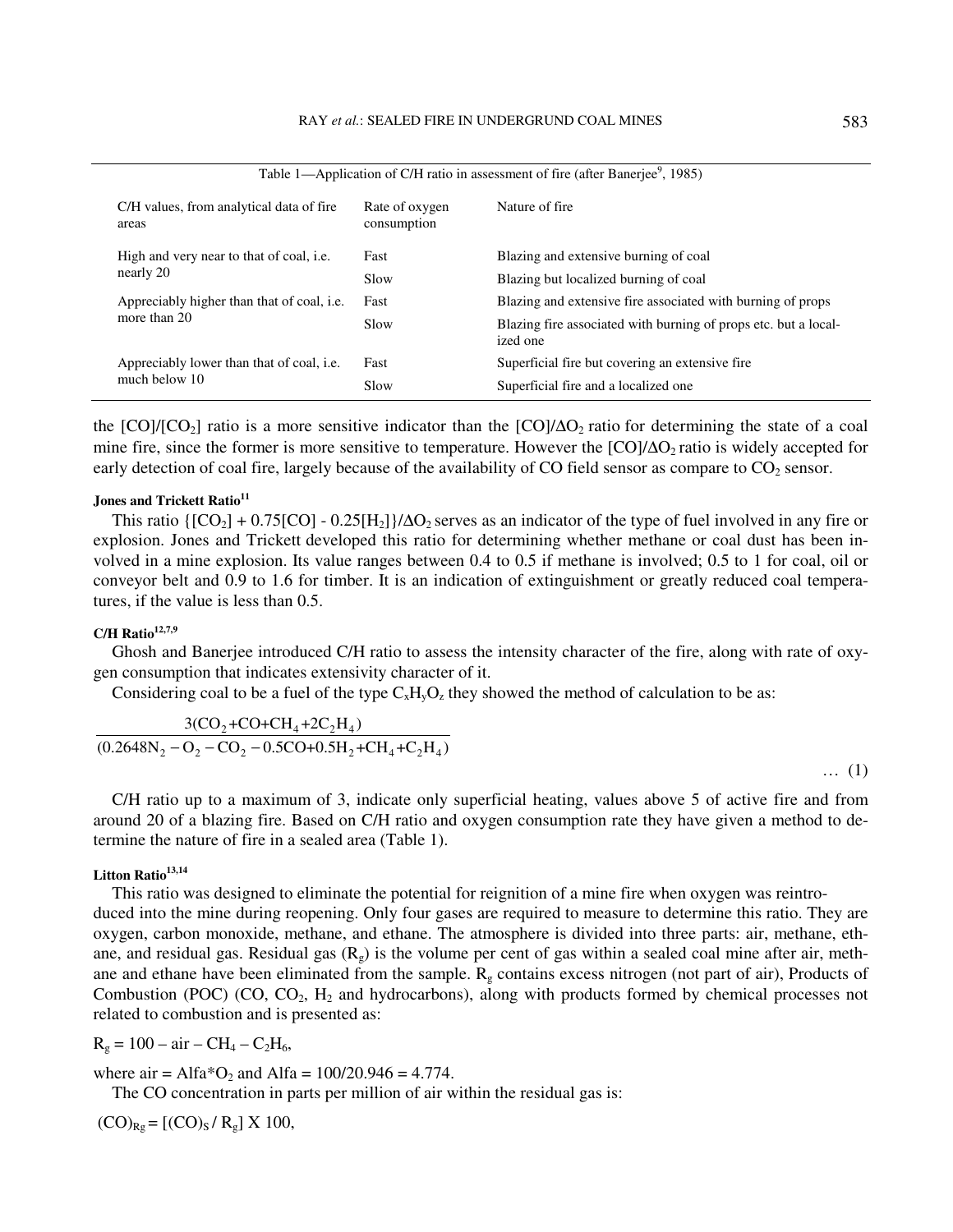where  $(CO)$ <sub>S</sub> is the concentration of CO, ppm in the original sample.

Utilizing the concentration of CO within the residual gas a new parameter called the R-index  $(R<sub>1</sub>)$  is derive d as:

$$
R_1 \frac{(CO)_{ppm} \times 4.387}{(20.946 - O_2 - 0.20946CH_4 - 0.20946C_2H_6)^2}
$$
 ... (2)

From mathematical point of view, if CO within a sample remains constant while  $R_g$  either increases or decreases the R-index is the absolute value of the rate of change of the CO within the residual gas with respect to change in the residual gas. If  $R<sub>I</sub>$  is constant, either sustained low temperature combustion or a low rate of ambient CO production is occurring. When combustion takes place the average  $R<sub>I</sub>$  will be greater than if ambient CO production is occurring.

From any sample of gas,  $R_g$  can be calculated from the measured  $O_2$ , CH<sub>4</sub> and C<sub>2</sub>H<sub>6</sub>. From the measured value of CO (in ppm) and the calculated value of  $R_g$  the actual value of R-index can be determined. This value is denoted by  $(R<sub>I</sub>)<sub>act</sub>$ . Further from the measured O<sub>2</sub> concentration and the calculated  $R<sub>g</sub>$  value, a maximum equilibrium value for the R-index can be calculated using following equation.

$$
(R_1) = 300 \left(\frac{R_g}{Q_2}\right)^{-0.5} \qquad \qquad \dots (3)
$$

This equation has been obtained by Litton from the graph plotted  $R_I$  vs the ratio  $R_g/O_2$ . The graph has been plotted after collecting samples from behind stoppings when it was known that no combustion was present.

An equation RATIO determines the state of a sealed area:

$$
RATIO = \left(\frac{(R_1)_{act}}{(R_1)_{eq}}\right) \qquad \qquad \dots \tag{4}
$$

If RATIO is equal to one it serves only as a benchmark that divides the region between unsafe and possibly safe conditions. If it is greater than one, temperatures are above ambient and either smoldering combustion or above ambient temperature oxidation is taking place. When RATIO is less than or equal to one it represents that the temperature is ambient and a state of equilibrium exists. However equilibrium continues only if RATIO stablises at a value less than one and remains there for at least 30 d.

## **Hydrogen/Methane Ratio<sup>15</sup>**

This ratio was developed by Mitchell and used as an indicator of flaming combustion. The progression of gas liberation is normally: carbon monoxide, carbon dioxide, hydrogen, ethylene, propylene, and acetylene. Combustion occurs as the temperature rises above the liberation point of hydrogen. Therefore, if gases above hydrogen are detected, an active fire is indicated.

## **Hydrocarbon Ratio<sup>16</sup>**

Justin and Kim have suggested a method by which drilling a large number of boreholes in a fire area from surface and drawing out gas samples from within the location of a fire as well as its state of heating could be determined. Methane is the primary hydrocarbon liberated at ambient temperatures. They have shown that the desorption of low molecular weight hydrocarbon coal gases is directly related to temperatures.

The hydrocarbon ratio equation was derived as:

$$
R_{I} = \frac{[1.01(THC)_{ppm} - (CH_4)_{ppm} ]1000}{(THC)_{ppm} + (C)_{ppm}},
$$

where THC = total hydrocarbon concentration, ppm;  $CH_4$  = methane concentration, ppm; and C = constant,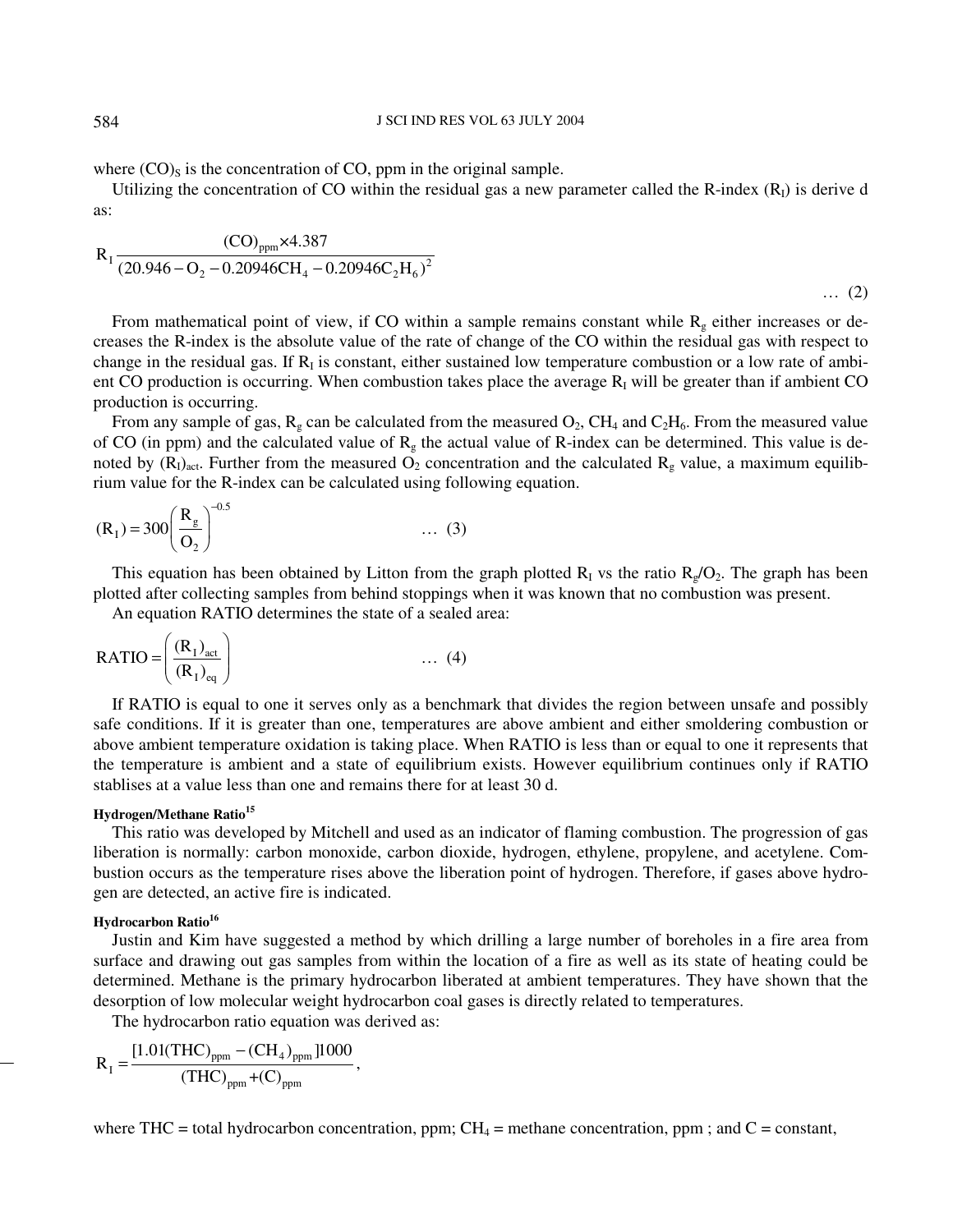0.01 ppm.

RI equals to zero when no hydrocarbons are present in the sample, 10 when methane is the only hydrocarbon measured and about 1010 at the upper limit. The only limiting factor is that methane must be greater than 20 ppm.

#### **Explosibility Triangle**

After knowing the status of heating the next question which often comes to a practicing mining engineer is whether the gas mixture in the sealed area is explosive in nature. The gas mixture becomes explosive when there is rising concentration of combustible gases and falling concentration of oxygen. Coward triangle<sup>17</sup> which has been earlier used to assess the explosibility of mine atmosphere suffers from one serious drawback is that it considers the explosibility of methane-air mixture only. Apart from methane mine fire atmosphere also contains combustibles like, hydrogen and carbon monoxide. Further the generation of  $CO<sub>2</sub>$  increases the level of incombustible over the level attributable to nitrogen only<sup>4</sup>. The presence of carbon monoxide and or hydrogen may cause significant changes in the Coward diagram. Figure 3 shows the explosive triangles, incorporating more than one combustible gas in the Coward diagram.

These facts were given due consideration while constructing USBM triangle<sup>18</sup> USBM explosibility triangle (Figure 4) was developed, way back in 1959. The explosibility diagram utilises the concept of converting the methane, hydrogen, and carbon monoxide in the atmosphere to an effective combustible content and the carbon dioxide and nitrogen to an effective inert content. Effective inert is equal to per cent of excess nitrogen plus 1.5-times per cent of  $CO<sub>2</sub>$ . Per cent of excess nitrogen is equal to per cent of nitrogen in the sample minus per cent of normal nitrogen. Per cent of normal nitrogen is equal to 3.8-times per cent of  $O_2$  in the sample. The factor 3.8 is the volume ratio of  $N_2$  to  $O_2$ in normal air. Effective combustible is equal to per cent of CH<sub>4</sub> plus 1.25-times per cent of H<sub>2</sub> plus 0.4-times per cent of CO. The factors 1.25 and 0.4 are the ratios of the lower explosive limits of  $CH_4$  to that of  $H_2$  and



Fig. 3 — Coward diagrams for methane, carbon monoxide and hydrogen



CO, respectively. These concentrations then determine the composition point on the explosibility diagram.

The ratio R of methane (CH<sub>4</sub>) to total combustibles (CH<sub>4</sub> + H<sub>2</sub> + CO) determines the explosibility curve to be used in Figure 4. These curves are labeled 1.0, 0.8, 0.6, 0.4, 0.2 and 0. Curve 1.0 applies to a mine atmosphere that contains only methane as combustible gas and the explosive mixtures are those with composition points lying in area A<sub>1</sub>. Curve 0.8 applies to a mine atmosphere that contains four-times as much methane as hydrogen plus carbon monoxide, and the explosive mixtures are those with composition points lying in the areas  $A_1$  and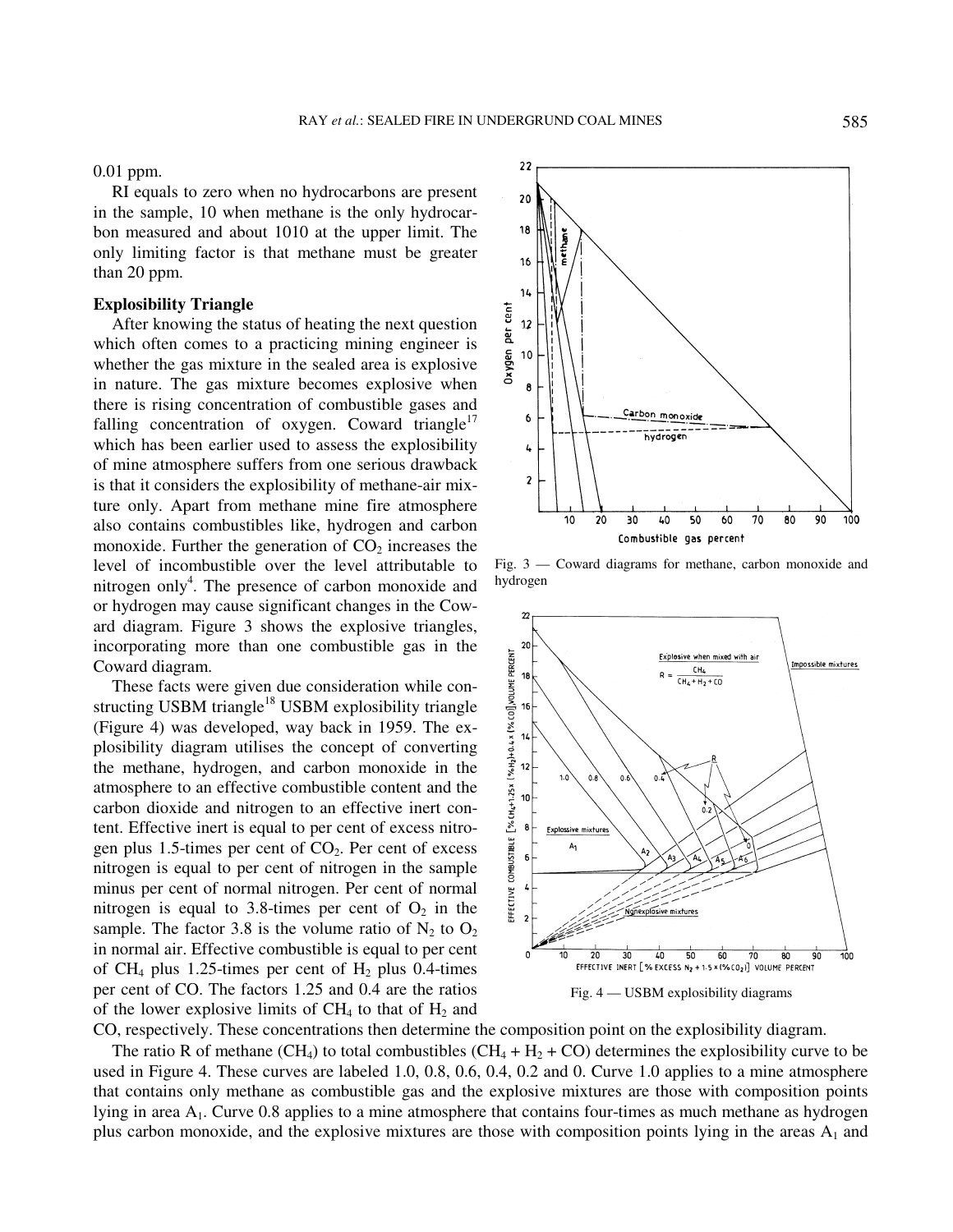A2. In the case of curve 0.6 the mine atmosphere contains 1.5-times as much methane as hydrogen plus carbon monoxide and the explosive mixtures are those with composition points lying in areas  $A_1$  and  $A_2$  and  $A_3$ , etc. Curve 0 applies to mine atmosphere that does not contain methane. It contains only hydrogen and carbon monoxide in addition to air and inert gases. Likewise intermediate curves may be constructed.

Let us take one example to understand the methodology to calculate whether the gas mixture is explosive or not. A sample taken from a sealed area yields the following analysis.

| Oxygen                       | 8.7 per cent                                                                                           |  |  |  |  |  |  |
|------------------------------|--------------------------------------------------------------------------------------------------------|--|--|--|--|--|--|
| Carbon monoxide              | $0.94$ per cent                                                                                        |  |  |  |  |  |  |
| Methane                      | 1.8 per cent                                                                                           |  |  |  |  |  |  |
| Carbon dioxide               | $11.2$ per cent                                                                                        |  |  |  |  |  |  |
| Hydrogen                     | 3.3 per cent                                                                                           |  |  |  |  |  |  |
| $74.06$ per cent<br>Nitrogen |                                                                                                        |  |  |  |  |  |  |
|                              | Per cent excess nitrogen = per cent $N_2$ in the sample – per cent normal $N_2$                        |  |  |  |  |  |  |
|                              | $= 74.06$ per cent $- 3.8$ X per cent $O_2$ in the sample                                              |  |  |  |  |  |  |
|                              | $= 74.06$ per cent – $(3.8 \text{ X } 8.7)$ per cent = 41 per cent                                     |  |  |  |  |  |  |
|                              | Effective inert = per cent excess nitrogen + 1.5 X per cent $CO2$                                      |  |  |  |  |  |  |
|                              | $=$ 41 per cent + (1.5 X 11.2) per cent = 57.8 per cent                                                |  |  |  |  |  |  |
|                              | Effective combustibles = per cent CH <sub>4</sub> + 1.25 X per cent H <sub>2</sub> + 0.4 X per cent CO |  |  |  |  |  |  |
|                              | $= 1.8$ per cent + (1.25 X 3.3) per cent + (0.4 X 0.94) per cent = 6.301 per cent                      |  |  |  |  |  |  |
|                              | Total combustibles = $0.94$ per cent + 1.8 per cent + 3.3 per cent = $6.04$ per cent                   |  |  |  |  |  |  |
| $R = (1.8 / 6.04) = 0.298$   |                                                                                                        |  |  |  |  |  |  |
|                              |                                                                                                        |  |  |  |  |  |  |

In Figure 5, effective inert is plotted on the horizontal axis and effective combustible on the vertical axis to arrive at the composition point shown in the above example. As this point lies, just within the explosive region for the 0.298 methane-to-total combustible flammability curve, the mine atmosphere should be considered explosive.

Both the above methods require the plotting of diagrams. They become cumbersome if a large number of samples are to be analyzed in emergency. To overcome these difficulties and for rapid assessment, Ellicott<sup>19</sup> has further developed the Coward triangle method which does not require the drawing of diagrams to assess the explosibility of gas mixtures.

Ellicott has transformed the Coward's diagram that can be coded into computer. The program can convey the explosive state of analyzed gas mixture quickly and easily in interpretable form. The coordinates of the analyzed gas sample are modified to [Xm, Ym] in cartesian coordinates. All the characteristics of Coward's diagram are retained in the Ellicot's extension. Effect of air or inert gas dilution or increased combustible contents in general air dilution cause shift of the sample point towards top-left (Non-explosive), inert dilution towards bottom-left (Non-explosive) and increase in combustible content towards bottom-right (Potentially explosive). Conversion from Coward's diagram to Ellicot's extension for a mixture of multiple combustible gases are achieved by first calculating the coordinates of lower and upper limit of explosibility and coordinates of nose point using standard mathematical technique. Shifting the origin of the system to the nose point then modifies these coordinates. Central Mining Fig. 5 — Gas analysis results plotted on USBM explosibility tri-



angle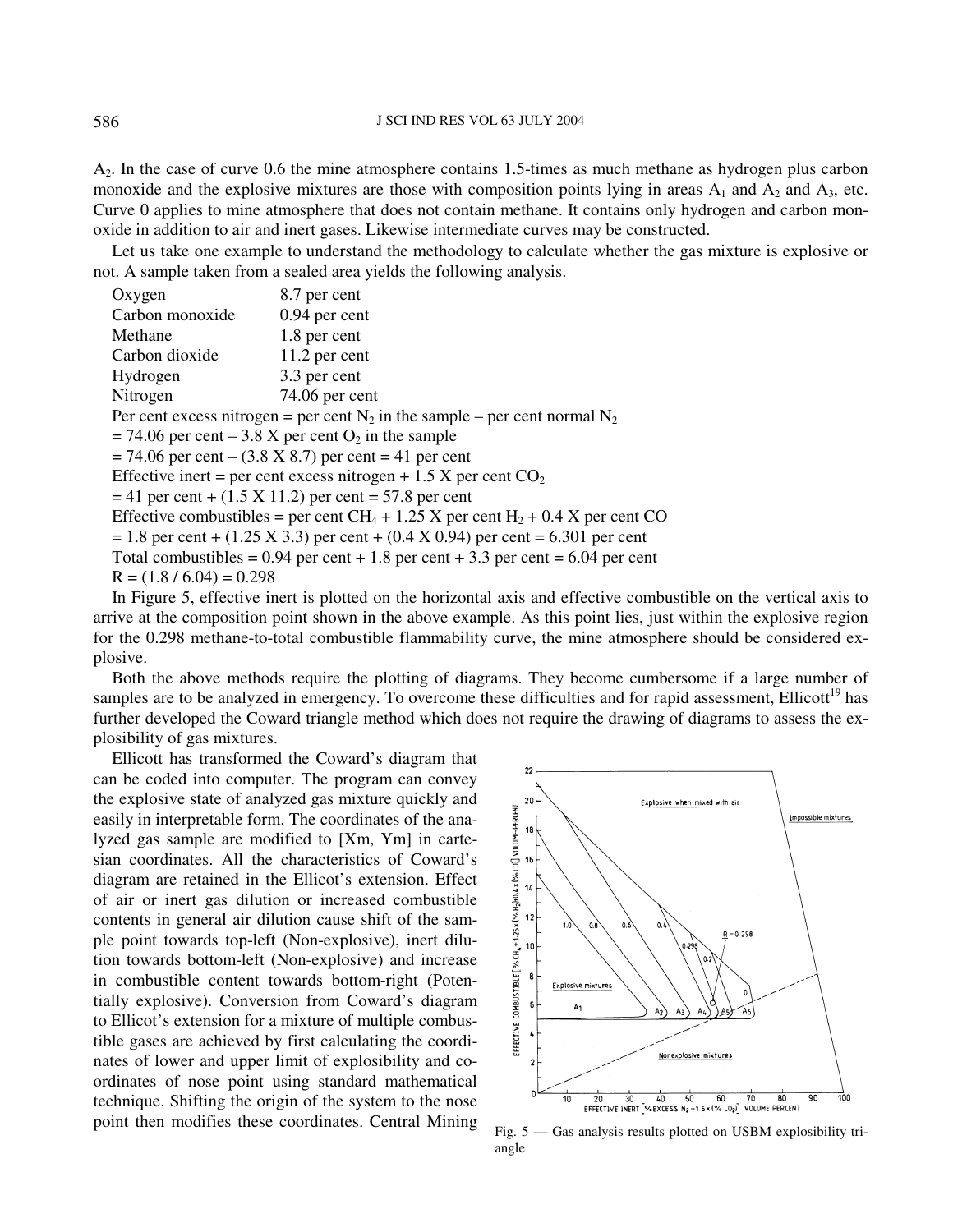| Day       | O <sub>2</sub> | CO   | CH <sub>4</sub> | CO <sub>2</sub> | H <sub>2</sub>   | $N_2$ | Graham's<br>ratio | Young's<br>ratio | CO/CO <sub>2</sub><br>ratio | Jones &<br>Trickett<br>ratio | Willett's<br>ratio | Explosive<br>ness                     |
|-----------|----------------|------|-----------------|-----------------|------------------|-------|-------------------|------------------|-----------------------------|------------------------------|--------------------|---------------------------------------|
| $12-Sep$  | 4.7            | 1.25 | 3.5             | 14.2            | $\boldsymbol{0}$ | 76.35 | 8.047513          | 91.41974         | 8.802817                    | 0.974554                     | 0.183368           | NE                                    |
| $13-Sep$  | 5.6            | 1.16 | 2.4             | 13.7            | $\mathbf{0}$     | 77.14 | 7.815606          | 92.305           | 8.467153                    | 0.981667                     | 0.187363           | $\rm NE$                              |
| $14-Sep$  | 6.3            | 1.19 | 3               | 12.9            | $\mathbf{0}$     | 76.61 | 8.498998          | 92.132           | 9.224806                    | 0.985062                     | 0.18492            | <b>NE</b>                             |
| $15-Sep$  | 6.2            | 1.15 | 2.3             | 13.4            | $\mathbf{0}$     | 76.95 | 8.103299          | 94.42105         | 8.58209                     | 1.004985                     | 0.190774           | NE                                    |
| $16-Sep$  | 2.1            | 1.4  | 3.8             | 16.6            | $\mathbf{0}$     | 76.1  | 7.749149          | 91.88277         | 8.433735                    | 0.976946                     | 0.184609           | $\rm NE$                              |
| $17-Sep$  | 1.6            | 1.47 | 2.3             | 17              | $\mathbf{0}$     | 77.63 | 7.748281          | 89.60597         | 8.647059                    | 0.954172                     | 0.184142           | $\rm NE$                              |
| $18-Sep$  | 2.1            | 1.42 | 3.2             | 17.1            | $\mathbf{0}$     | 76.18 | 7.850639          | 94.53938         | 8.304094                    | 1.004274                     | 0.190169           | NE                                    |
| 23-Sep    | 1.6            | 1.58 | 3.6             | 18              | $\boldsymbol{0}$ | 75.22 | 8.618197          | 98.182           | 8.777778                    | 1.046456                     | 0.194974           | NE                                    |
| 24-Sep    | 6.4            | 1.02 | 3.2             | 12.2            | 4.3              | 72.88 | 7.898894          | 94.47697         | 8.360656                    | 0.920763                     | 0.176097           | PE                                    |
| $27-Sep$  | 2.6            | 1.32 | 4.4             | 17              | 5.7              | 68.98 | 8.418528          | 108.4204         | 7.764706                    | 1.056462                     | 0.194241           | PE                                    |
| $01$ -Oct | 5.2            | 1.56 | 4.4             | 16.4            | 7.2              | 65.24 | 12.90472          | 135.665          | 9.512195                    | 1.304535                     | 0.21855            | PE                                    |
| 09-Oct    | 3.9            | 1.16 | 4.2             | 17              | 5.9              | 67.84 | 8.240041          | 120.7592         | 6.823529                    | 1.164616                     | 0.209154           | $\ensuremath{\mathop{\text{\rm PE}}}$ |
| $22-Oct$  | 2.3            | 1.32 | 4.4             | 17.7            | 5.6              | 68.68 | 8.301782          | 111.3194         | 7.457627                    | 1.087408                     | 0.198966           | PE                                    |
| $31-Oct$  | 3.4            | 1.08 | 3.8             | 15.5            | 4.8              | 71.42 | 6.955939          | 99.83061         | 6.967742                    | 0.973187                     | 0.185229           | PE                                    |
| 08-Nov    | 6.2            | 0.98 | 3.2             | 13              | 3.8              | 72.82 | 7.482458          | 99.2571          | 7.538462                    | 0.976155                     | 0.18508            | $\ensuremath{\mathop{\text{\rm PE}}}$ |
| $14-Nov$  | 4.5            | 0.68 | 3.6             | 14.2            | 3.9              | 73.12 | 4.570875          | 95.45063         | 4.788732                    | 0.92325                      | 0.181122           | $\rm PE$                              |
| $26$ -Nov | 1.9            | 1.28 | 3.8             | 16.5            | 4.8              | 71.72 | 7.482842          | 96.45851         | 7.757576                    | 0.950555                     | 0.181558           | $\ensuremath{\mathop{\text{\rm PE}}}$ |
| 06-Dec    | $\overline{2}$ | 1.3  | 3               | 26              | 1.2              | 66.5  | 8.321331          | 166.4266         | 5                           | 1.707473                     | 0.287611           | $\rm NE$                              |
| 13-Dec    | 8.8            | 0.98 | $\overline{c}$  | 11.2            | 2.9              | 74.12 | 9.039089          | 103.3039         | 8.75                        | 1.033961                     | 0.193906           | $\rm NE$                              |
| 18-Dec    | 2.4            | 1.04 | $\overline{4}$  | 15.1            | 3.7              | 73.76 | 6.065413          | 88.06513         | 6.887417                    | 0.872195                     | 0.17066            | $\rm NE$                              |
| 23-Dec    | 5.5            | 1.32 | 2.8             | 11.9            | 5.1              | 73.38 | 9.465283          | 85.33096         | 11.09244                    | 0.832873                     | 0.161685           | PE                                    |
| 26-Dec    | 4.5            | 1.62 | 3.4             | 16.1            | 6.5              | 67.88 | 12.0105           | 119.3636         | 10.06211                    | 1.163239                     | 0.205357           | PE                                    |
| 03-Jan    | 8.7            | 0.94 | 1.8             | 11.2            | 3.3              | 74.06 | 8.60341           | 102.5087         | 8.392857                    | 1.014104                     | 0.192308           | ${\bf E}$                             |
| 31-Jan    | 1.9            | 1.42 | 3.2             | 16.75           | 5.6              | 71.13 | 8.377853          | 98.82327         | 8.477612                    | 0.968468                     | 0.184309           | $\ensuremath{\mathop{\text{\rm PE}}}$ |
| 12-Feb    | 2.4            | 1.28 | 2.6             | 11.6            | 5.3              | 76.82 | 7.12802           | 64.59768         | 11.03448                    | 0.625651                     | 0.131103           | $\ensuremath{\mathop{\text{\rm PE}}}$ |
| 13-Feb    | 2.4            | 1.42 | 3.2             | 15.7            | 5.5              | 71.78 | 8.543049          | 94.45484         | 9.044586                    | 0.925898                     | 0.177441           | $\ensuremath{\mathop{\text{\rm PE}}}$ |

Research Institute, Dhanbad has developed a computer program "EXPLO"<sup>20</sup> in this regard.

Utilizing the above program the above data have been analyzed and it has found that the gas mixture lies in the explosive zone.

## **Case Study**

Table 2 and 3 indicates the data obtained from two isolation stoppings viz., A and B of a mine of Bharat Coking Coal Limited (BCCL). To assess the status of fire of the sealed area, these stoppings were used for drawing gas samples. Gas analysis results gave the concentration of  $O_2$ , CO, CH<sub>4</sub>, CO<sub>2</sub> and H<sub>2</sub> (per cent), and N<sub>2</sub> was calculated by difference. Graham's ratio, Young's ratio, CO/CO<sub>2</sub> ratio, Jones and Trickett's ratio, Willett's ratio and explosibility of gas mixtures (explosiveness) are determined by relevant formula and computer program "EXPLO", respectively. They have been given in Table 2 and 3.

Gas analysis results have been shown for stopping No. A collected from 12 September 2002 to 13 February 2003 and for stopping No. B collected from 24 September 2002 to 12 February 2003. Results have been interpreted in the light of fire-ratios and explosiveness. Ratios have been plotted along with CO concentration for the entire period to find / establish any relationship. Figure 6 and 7 indicate comparison of different fire-ratios like Graham's ratio,  $CO/CO<sub>2</sub>$  ratio, and Jones and Trickett's ratio with CO for stoppings A and B. The figures reveal that as CO concentration increases, Graham's ratio increases, CO/CO<sub>2</sub> ratio increases and Jones and Trickett's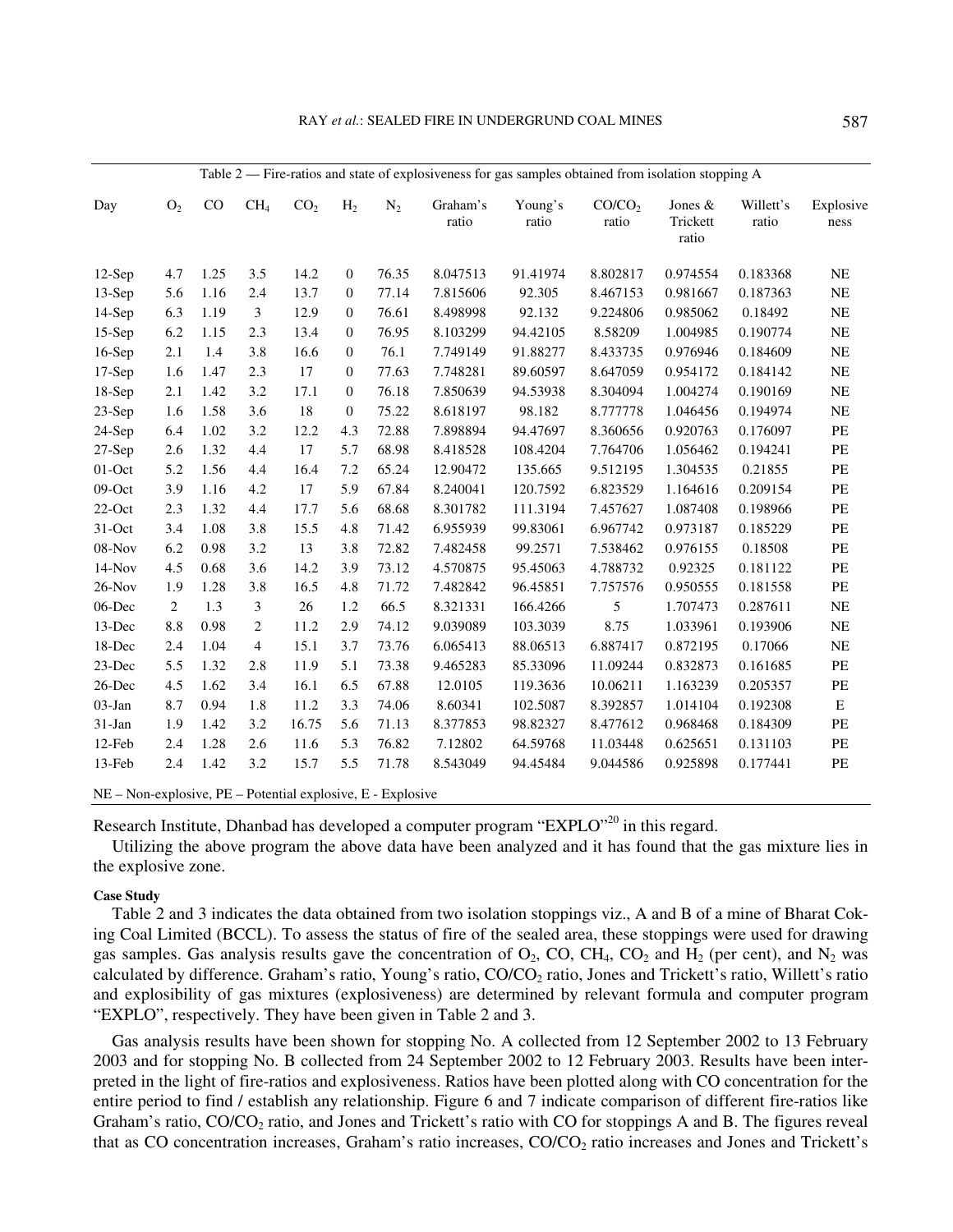| Day       | O <sub>2</sub> | CO           | CH <sub>4</sub> | CO <sub>2</sub> | H <sub>2</sub> | $N_2$ | Graham's<br>ratio | Young's<br>ratio | CO/CO <sub>2</sub><br>ratio | Jones $&$<br>Trickett<br>ratio | Willett's<br>ratio | Explosive-<br>ness |
|-----------|----------------|--------------|-----------------|-----------------|----------------|-------|-------------------|------------------|-----------------------------|--------------------------------|--------------------|--------------------|
| $24-Sep$  | 5              | 0.86         | 4.4             | 15.9            | 4.2            | 69.64 | 6.391866          | 118.1752         | 5.408805                    | 1.151651                       | 0.209211           | PE                 |
| $27-Sep$  | 3.8            | 0.84         | 4.8             | 17.15           | 4.1            | 69.31 | 5.766399          | 117.7306         | 4.897959                    | 1.150191                       | 0.20976            | PE                 |
| $1-Oct$   | 5.8            | 0.96         | 5.2             | 16.7            | 5.3            | 66.04 | 8.204707          | 142.7277         | 5.748503                    | 1.37557                        | 0.23143            | PE                 |
| 9-Oct     | 4.7            | 0.68         | 4.8             | 15.2            | 4.2            | 70.42 | 4.870607          | 108.8724         | 4.473684                    | 1.050045                       | 0.196281           | PE                 |
| $22$ -Oct | 4.2            | 0.72         | 4.6             | 16.8            | 3.2            | 70.48 | 4.973337          | 116.0445         | 4.285714                    | 1.142486                       | 0.210421           | <b>NE</b>          |
| 31-Oct    | 6.5            | 0.52         | 3.8             | 13.75           | 2.7            | 72.73 | 4.070944          | 107.6452         | 3.781818                    | 1.05414                        | 0.199855           | <b>NE</b>          |
| 8-Nov     | 4.9            | 0.72         | 4.2             | 16.25           | 3.2            | 70.73 | 5.201016          | 117.384          | 4.430769                    | 1.155059                       | 0.212474           | NE                 |
| $14-Nov$  | 3.4            | 0.38         | 4.2             | 10              | 3.6            | 78.42 | 2.186258          | 57.5331          | 3.8                         | 0.539948                       | 0.119503           | <b>NE</b>          |
| $26-Nov$  | 3.1            | 0.76         | 4.2             | 17.2            | 3              | 71.74 | 4.77654           | 108.1006         | 4.418605                    | 1.069693                       | 0.202068           | <b>NE</b>          |
| 6-Dec     | 2.5            | 0.96         | $\overline{4}$  | 17              | 2.8            | 72.74 | 5.722427          | 101.3346         | 5.647059                    | 1.014539                       | 0.193182           | <b>NE</b>          |
| 13-Dec    | 1.8            | $\mathbf{1}$ | 3.8             | 16.8            | 3              | 73.6  | 5.648441          | 94.89381         | 5.952381                    | 0.948938                       | 0.183888           | <b>NE</b>          |
| 18-Dec    | 3.9            | 1.44         | 3               | 13.7            | 5.1            | 72.86 | 9.345855          | 88.91543         | 10.51095                    | 0.876498                       | 0.168553           | PE                 |
| 23-Dec    | 2.8            | 0.96         | 4               | 13.95           | 4.1            | 74.19 | 5.693832          | 82.7385          | 6.88172                     | 0.809295                       | 0.16116            | PE                 |
| 26-Dec    | 5.1            | 0.88         | 3.6             | 15.4            | 5.6            | 69.42 | 6.618383          | 115.8217         | 5.714286                    | 1.102562                       | 0.203919           | PE                 |
| $1-Jan$   | 3              | 0.9          | 3.6             | 14.7            | 3.5            | 74.3  | 5.392612          | 88.07933         | 6.122449                    | 0.86881                        | 0.171729           | <b>NE</b>          |
| $3-Jan$   | 2.3            | $\mathbf{1}$ | 3.8             | 18.5            | 3.3            | 71.1  | 6.045401          | 111.8399         | 5.405405                    | 1.113865                       | 0.207959           | <b>NE</b>          |
| 4-Jan     | 1.6            | 1.04         | 4.2             | 20.1            | 3.2            | 69.86 | 6.149152          | 118.8442         | 5.174129                    | 1.187259                       | 0.217721           | <b>NE</b>          |
| 5-Jan     | 1.8            | 0.64         | 3.8             | 17.9            | 3              | 72.86 | 3.655493          | 102.2396         | 3.575419                    | 1.006974                       | 0.195928           | <b>NE</b>          |
| 13-Jan    | 1.6            | 0.44         | 3.8             | 19.1            | 3.6            | 71.46 | 2.537939          | 110.1696         | 2.303665                    | 1.068819                       | 0.206889           | <b>NE</b>          |
| 12-Feb    | 3.2            | 0.84         | 3.6             | 11.4            | 4.1            | 76.86 | 4.892852          | 66.403           | 7.368421                    | 0.641022                       | 0.134688           | PE                 |

ratio also increases and when CO concentration decreases these ratios also decrease. For stopping A, in most of the days Graham's ratio is more than 7, indicating blazing fire, whereas for stopping B, the value is less than 6, indicating active fire.

Figure 8 and 9 indicate Young's ratio with CO. From these figures, it can be said that with the increase in CO concentration, Young's ratio also increases. This relationship was very much predominant in Figure 9. For both the stoppings, it has been found that mostly the value of Young's ratio was more than 80, indicating intensive heating or high intensity fire.

Graphs were plotted between Young's ratio and Willett's ratio to establish any relationship among them (Figures 10 and 11). It has been found that they maintain a good relationship. As Young's ratio increases Willett's ratio also increases.

Table 2 and 3 reveal that the value of Jones & Trickett ratio lies between 0.8 and 1, and it has got no relationship with the explosibility of gas mixture (explosiveness).

From the above discussion it is evident that there was high intensity fire in the mine. The  $CO/CO<sub>2</sub>$  ratio mostly lies between 4 and 11, which is also indicative of active fire, approaching near to blazing stage<sup>7, 9</sup>.

## **Conclusions**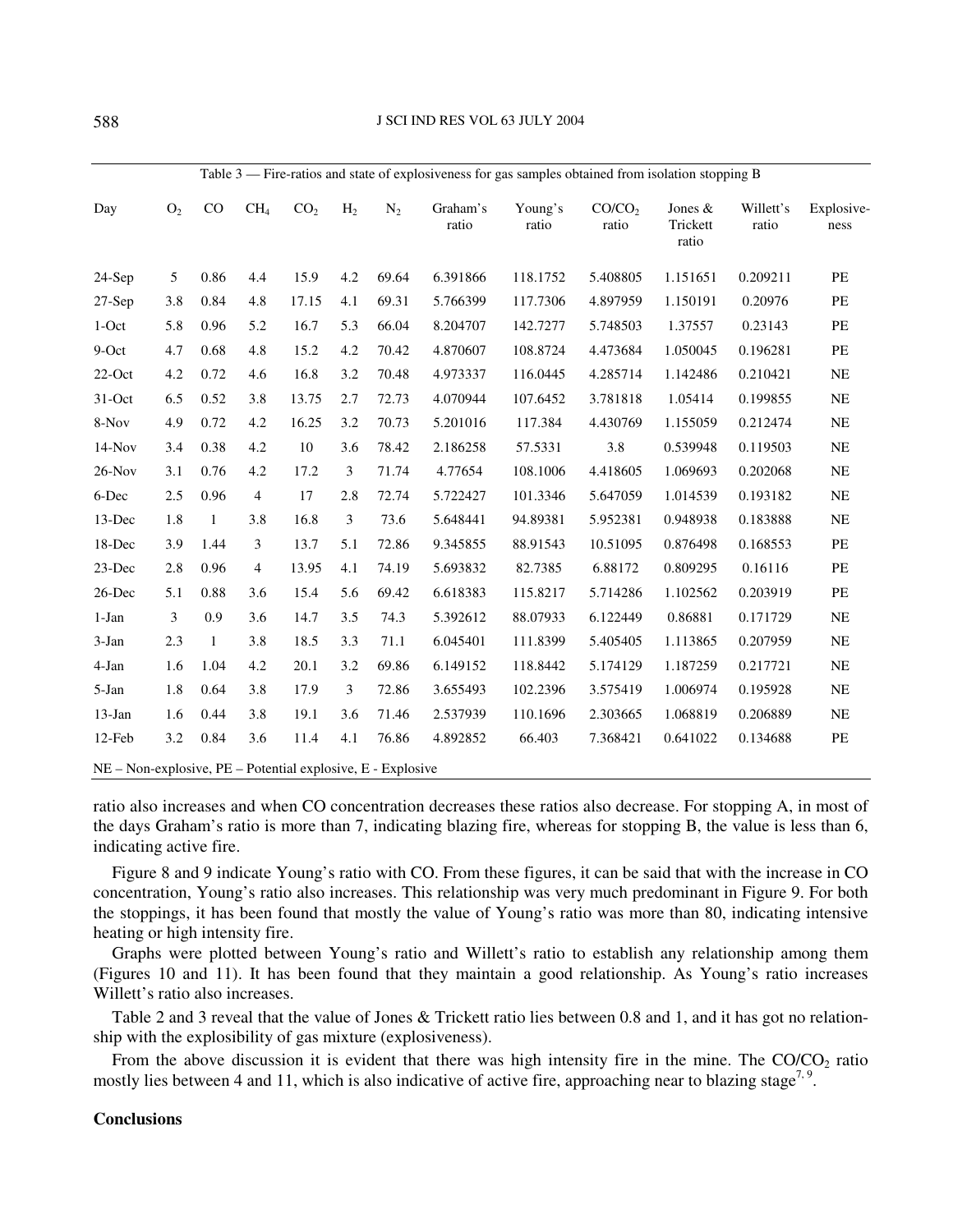While dealing with fire in Indian coal mines it has been experienced that in many cases it is difficult to calculate fire ratios involving higher hydrocarbons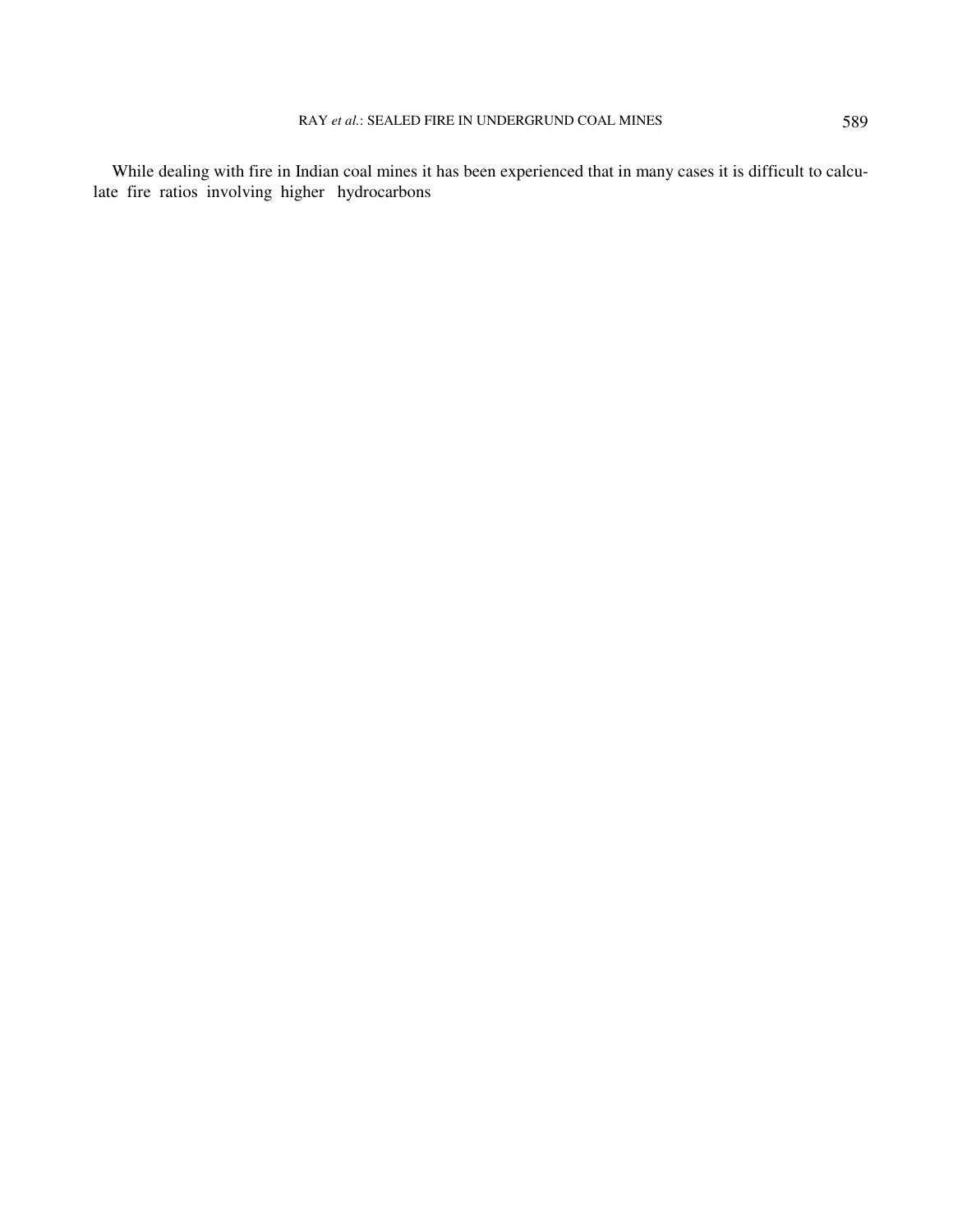

Fig. 6 — Comparison of different fire ratios with CO for stopping A



Fig. 7 — Comparison of different fire ratios with CO for stopping B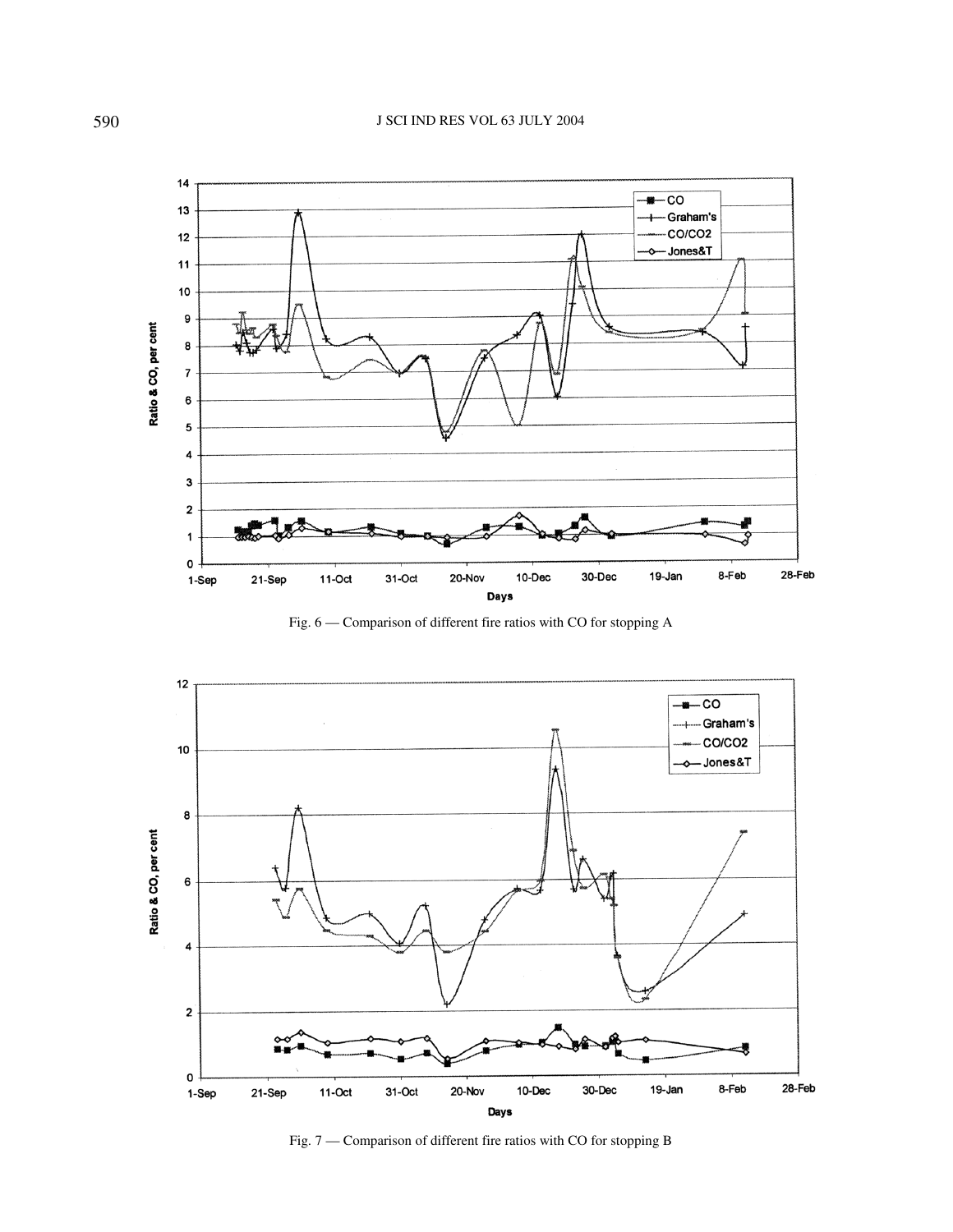

Fig. 9 — Young's ratio with CO for stopping B

(like C/H Ratio, Litton Ratio, and hydrocarbon Ratio) because of unavailability of instruments. However, with the available instruments, rest of the above mentioned fire ratios discussed earlier have been calculated to assess the status of fire.

This approach has its own limitations. Extension of fire affected areas cannot be measured only from the values of these indices. This demands monitoring from different places of the fire affected area as well as examination of other mining conditions of the sealed zone.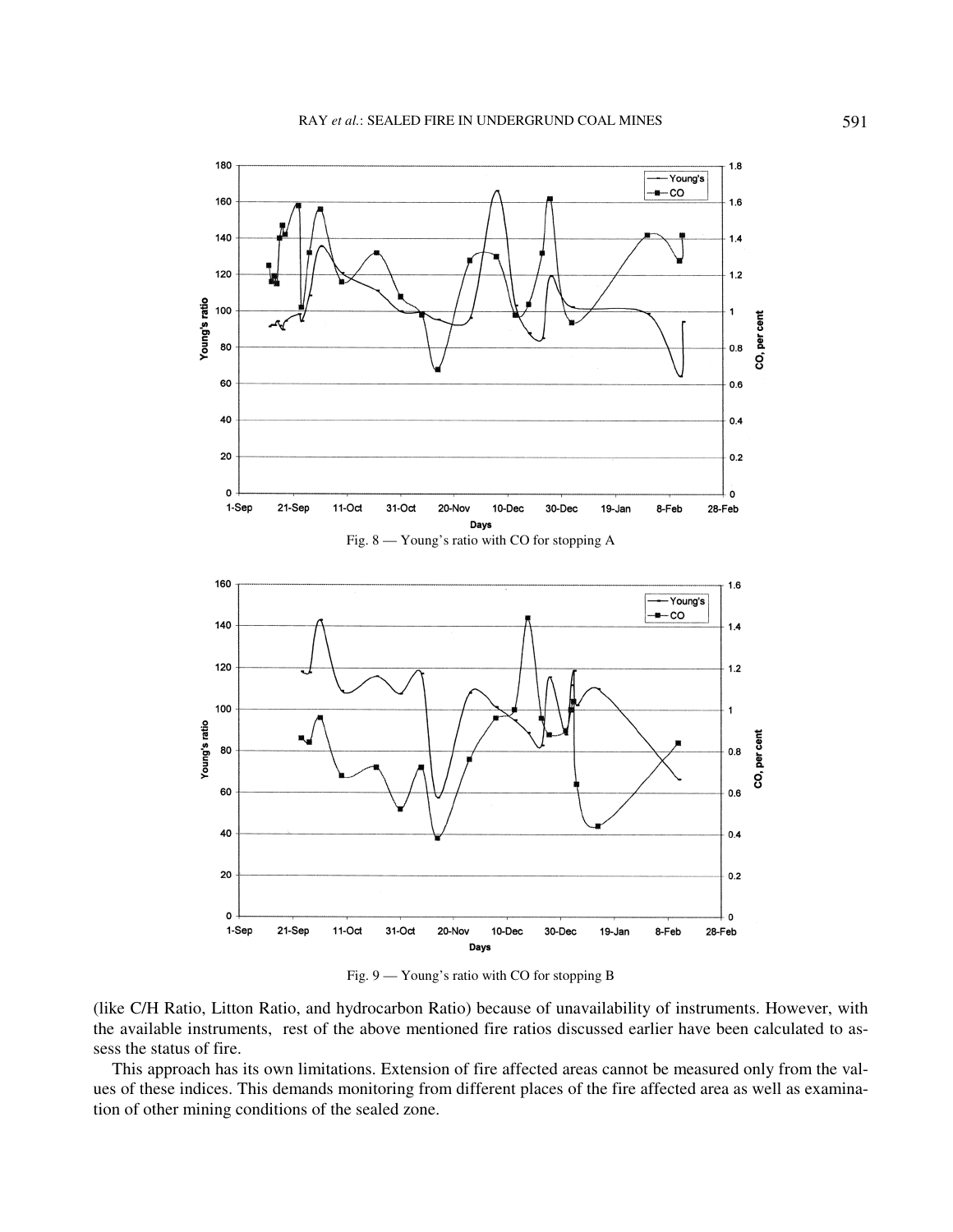





Fig. 11— Comparison of Young's and Willett's ratio for stopping B

Trends of oxygen sorption value may give an idea about the amount of coal involved in fire but uncertain air leakage lead to erroneous oxygen deficiency values.

Practically, none of the fire ratios taken singly, can interpret the status of fire rather trends of a group of fire ratios are able to speak regarding the status of heating. Further, no definite relationship has been found out with any of the fire-ratios and state of gas mixture (explosiveness).

## **References**

1 Morris R & Atkinson T, Sampling gases in a sealed mine fire area, *Min Sci Technol,* **5**(1) (1987) 25-31.